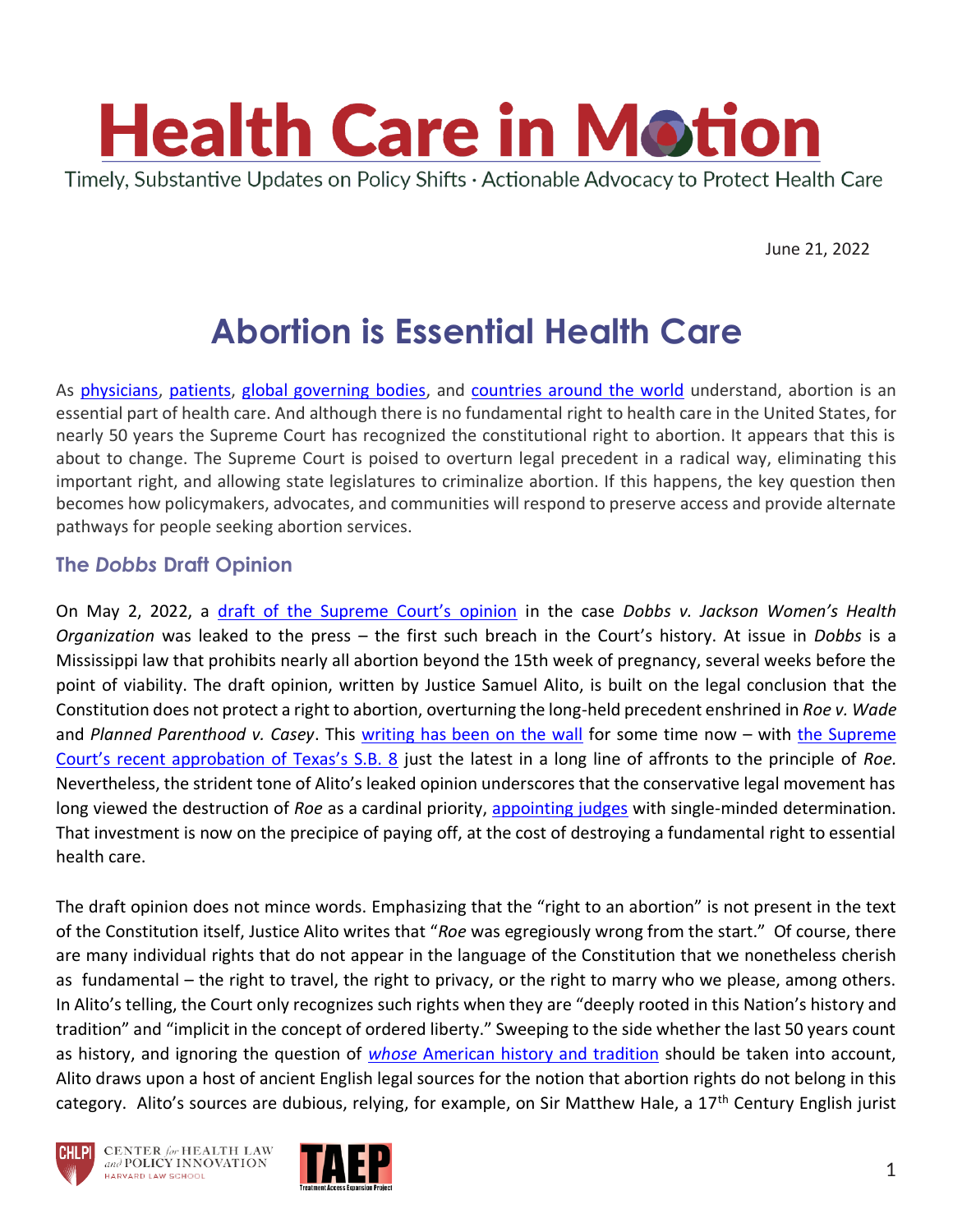["who was considered misogynistic even by his era's notably low standards.](https://www.propublica.org/article/abortion-roe-wade-alito-scotus-hale)" Hale is [famously responsible](https://www.nytimes.com/2022/05/19/world/asia/abortion-lord-matthew-hale.html) for establishing the principles underlying the so-called spousal rape exemption – the legal notion that a husband may not be convicted of rape as against his wife. Before the makeup of the Court shifted, recognition of this type of historical injustice [moved the Court to deemphasize the "deeply rooted" standard](https://www.scotusblog.com/2015/11/academic-highlight-yoshino-on-obergefell-v-hodges/), such as in the case recognizing the [right to same sex marriage](https://www.supremecourt.gov/opinions/14pdf/14-556_3204.pdf). Justice Alito's draft opinion firmly reverses course, anchoring his decimation of abortion protection in outmoded understandings of bodily integrity.

Absent protection as a constitutional right, abortion access would ostensibly be reduced to a policy question to be decided by states. Yet, Alito's draft opinion still has one major hurdle to overcome. Whatever ancient history was, *Roe* has cloaked individual abortion rights in constitutional protection since 1973. "Stare decisis" is the legal principle that a court should adhere to its own precedent, absent extraordinary circumstances, for the sake of the integrity of the judicial process. To overcome this high standard, Justice Alito's draft opinion resorts to categorizing *Roe* with the Court's lowest moments – when it legalized racial segregation in 1896, or when laws protecting workers were struck down on dubious "freedom of contract" grounds in 1905. In this story, Justice Alito's draft opinion enjoys the heroic company of *Brown v. Board of Education* and the cases that permitted states to enact a minimum wage. One is left only to conclude that the core principle of stare decisis [means](https://twitter.com/StrictScrutiny_/status/1234468590398640130?s=20&t=W-ohNCsyULv53rRWWX3tlA)  [nothing more](https://twitter.com/StrictScrutiny_/status/1234468590398640130?s=20&t=W-ohNCsyULv53rRWWX3tlA) than promoting the ideological preferences of the current justices.

Until a final opinion is issued, *Roe* is still the law of the land. The Court is expected to issue a final opinion within the next two weeks. Left undisturbed, the holding from Alito's draft opinion will permit states to criminalize abortion, or alternatively, guarantee access to it. The nation's deep divisions will become further entrenched, with the health disparities already inherent in inequitable abortion access further exacerbated. Advocates, providers, and members of the community must be prepared to respond to this seismic shift.

## **Abolishing the Federal Constitutional Right to Abortion: Impact on Health**

According to a recent [analysis](https://reproductiverights.org/maps/what-if-roe-fell/) by the Center for Reproductive Rights, overturning *Roe* would mean that abortion is likely prohibited in 25 states and 3 territories. This number, and the consequences that would follow, is staggering. Results from the large, long-term [Turnaway Study](https://www.ansirh.org/research/ongoing/turnaway-study) highlight the *increased health risks* of carrying an unwanted pregnancy to term versus being able to access an abortion:

- Women who were denied an abortion and gave birth experienced more life-threatening health events.
- Women denied an abortion experienced poorer mental health.
- Women denied an abortion were more likely to stay in contact with a violent partner.
- Women denied an abortion were more likely to experience unmet health-related social needs such as food insecurity years later.

Furthermore, denial of abortion care can be particularly harmful to transgender, non-binary, and gender diverse people. Pregnancy ca[n evoke extreme gender dysphoria,](https://www.texastribune.org/2021/12/21/texas-abortion-law-transgender-pregnancy/) care for which is als[o facing a constant battle](https://thehill.com/changing-america/respect/equality/3261036-yes-abortion-bans-affect-transgender-and-nonbinary-people-too/) in states across the country.



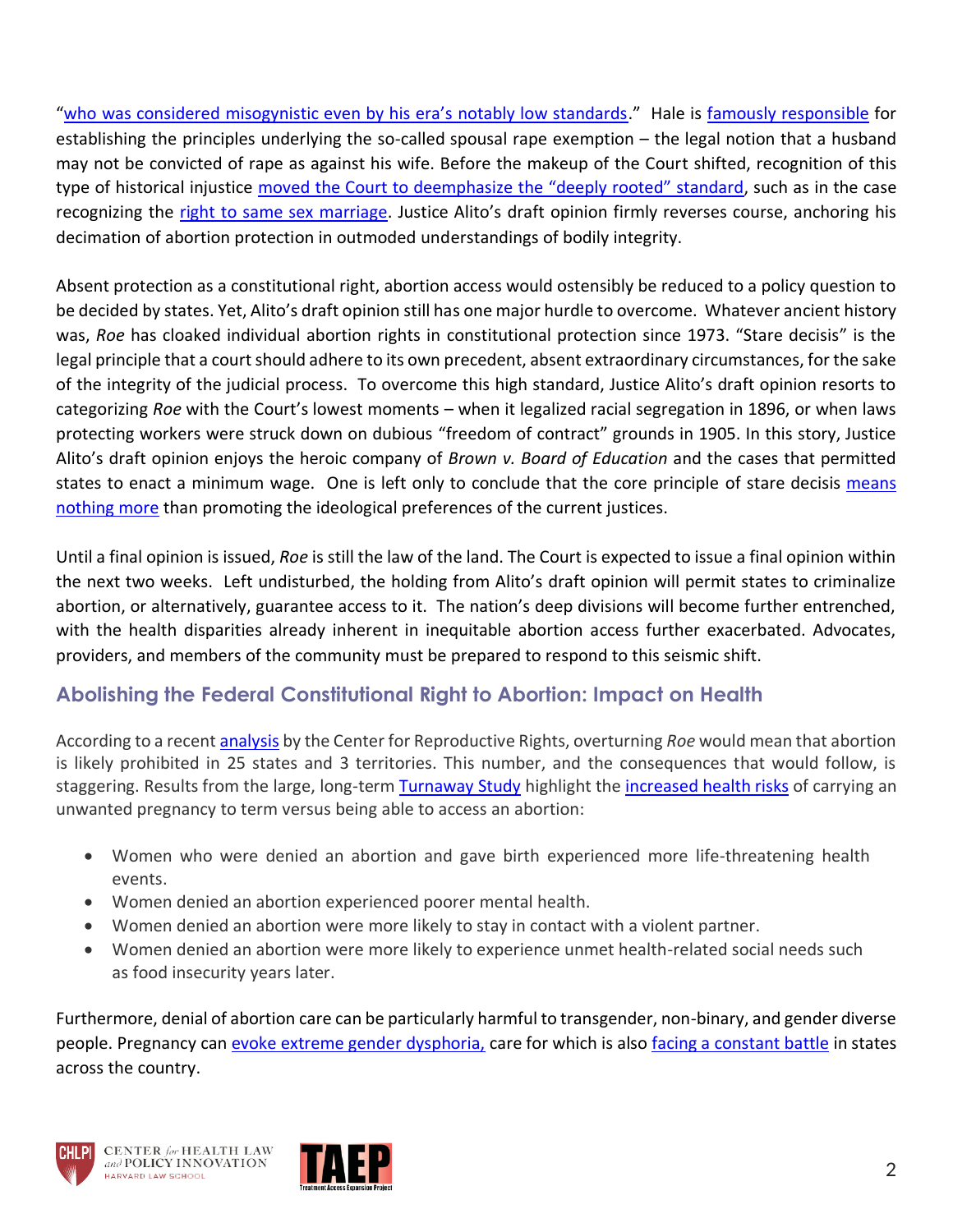Beyond the health impact of being denied an abortion, stripping abortion of its status as a legal health care service also jeopardizes the safety of abortion procedures.

While some people who want or need an abortion will be able to travel from a state in which care would be illegal to one in which it is legal, many others will not have the option. Even with *Roe* and *Casey* in place,

affordable access to abortion is not a reality for many people across the country. Organizations including In Our Own Voice: [National Black Women's Reproductive Justice Agenda](http://blackrj.org/wp-content/uploads/2020/04/6217-IOOV_Abortion.pdf) and the [National Birth Equity Collaborative](https://birthequity.org/blackrjagenda/) have amplified how abortion restrictions disproportionately harm Black women. [Indigenous Women Rising,](https://www.iwrising.org/) the [National Indigenous Women's](https://www.niwrc.org/news/action-alert-amicus-brief-dobbs-v-jackson)  [Resource Center,](https://www.niwrc.org/news/action-alert-amicus-brief-dobbs-v-jackson) and others have highlighted ways in which abortion restrictions negatively affect the health and wellbeing of indigenous and Alaska Native women. By way of one example, consider the discriminatory impact of the Hyde Amendment  $-$  a ban on using federal funding to pay for abortion that has been in place in 1976. Because the amendment directly affects people who have health coverage through or receive services through federal programs (e.g., Medicaid, the Indian Health Service), more [than half of people impacted by the Hyde Amendment are](https://www.guttmacher.org/fact-sheet/hyde-amendment)  [people of color.](https://www.guttmacher.org/fact-sheet/hyde-amendment)

#### **Future Implications of** *Dobbs*

Courts have long acknowledged a "right to privacy" in home and family life. This right to privacy has come to include, among other things, a right to marriage, including interracial and same-sex marriage, and a right to contraception. Because the logic of the Court's draft opinion disfavors rights that are not specifically written in the Constitution, or not "deeply rooted" in U.S. history, these other privacy rights may also be at risk. As with the imminent end to the right to abortion, future judicial action overturning the right to contraception could have devastating health consequences.

## **Legal Strategies to Protect Patients and Providers**

Many states have already passed legislation (known as [trigger laws\)](https://www.nytimes.com/2022/05/04/us/abortion-trigger-laws.html) that would make nearly all abortions illegal in the state after a decision overturning *Roe v. Wade*. This would create starker deserts of care and put greater burdens on people seeking essential services. Lawmakers and advocates are pursuing alternative legal strategies to protect those who nonetheless seek, receive, provide, or assist in the performance of an abortion. These strategies are advancing at all levels of government:

#### *Federal Legislation*

In the wake of the leaked opinion, the Senate sought movement on the Women'[s Health Protection Act](https://www.congress.gov/bill/117th-congress/senate-bill/4132) (WHPA), a bill that would enact a statutory (i.e., legislative) right to receive and provide abortion care. Under the WHPA, outright bans, as well as medically unnecessary restrictions or limitations, would be illegal. States would be prohibited from imposing delay tactics such as waiting periods, mandatory ultrasounds, and similar obstacles. However, in this latest attempt to enact the bill, legislators were unable to get the requisite 60 votes to support [cloture](https://www.brookings.edu/policy2020/votervital/what-is-the-senate-filibuster-and-what-would-it-take-to-eliminate-it/) (i.e., to end debate and move the bill to a vote).

Republican Senators Susan Collins (Maine) and Lisa Murkowski (Alaska), both of whom opposed advancing the WHPA, support a separate bill that they introduced in February 2022: the [Reproductive Choice Act.](https://www.congress.gov/bill/117th-congress/senate-bill/3713/text?q=%7B%22search%22%3A%5B%22S.3713%22%2C%22S.3713%22%5D%7D&r=1&s=3) This bill would create a weaker, more limited right to abortion than the WHPA as it maintains the current status quo



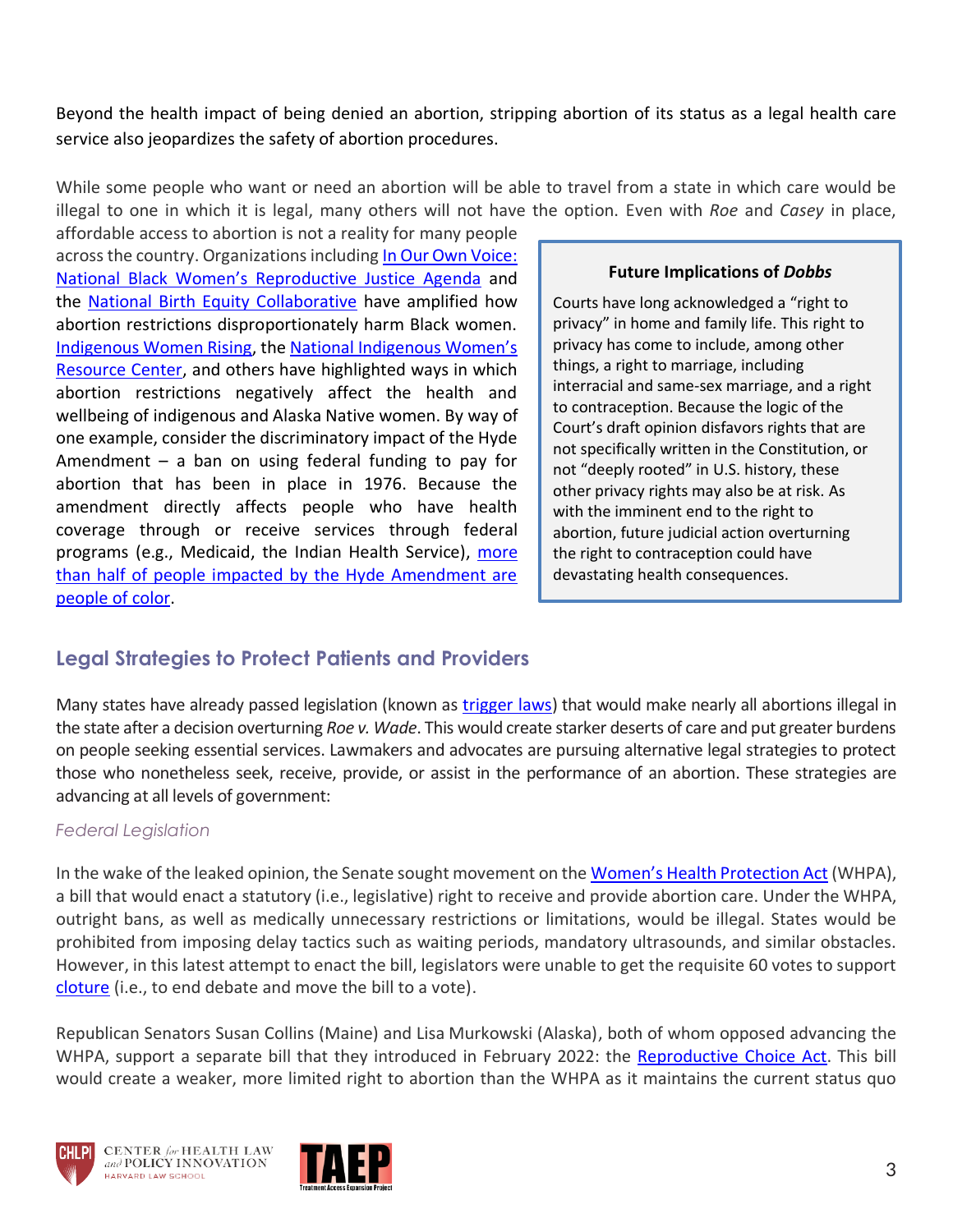under *Roe* and *Casey*. States would be prohibited from imposing an "undue burden" on abortion access. The Reproductive Choice Act has been referred to committee.

### *State Legislation*

States, including [Connecticut,](https://portal.ct.gov/Office-of-the-Governor/News/Press-Releases/2022/05-2022/Watch-Governor-Lamont-Signs-Reproductive-Rights-Legislation) [New York,](https://www.politico.com/news/2022/06/13/abortion-new-york-scotus-00039191) and [California,](https://www.plannedparenthoodaction.org/planned-parenthood-affiliates-california/media/ppac-applaud-ca-assembly-passing-ab-2091) are enacting new laws to protect people who come to their state for abortion care. This would be particularly important for people from states where such care would be illegal. In addition to improving capacity to meet growing health care needs, these laws try to respond to evolving tactics in states such a[s Texas](https://www.aclu.org/news/reproductive-freedom/heres-what-to-know-about-texas-radical-new-abortion-ban) an[d Idaho](https://www.acluidaho.org/en/press-releases/governor-little-signs-bounty-hunting-abortion-ban) that create overreaching causes of action against people who perform or assist in the performance of an abortion.

The table below offers a snapshot of legislative measures to enhance abortion protections and promote continued access to care.

| Category                                    | <b>Strategies</b>                                                                                                                                                                                                                          |
|---------------------------------------------|--------------------------------------------------------------------------------------------------------------------------------------------------------------------------------------------------------------------------------------------|
| Capacity building                           | <b>Expand abortion provider capacity to handle an influx of patients</b><br>from states in which abortion is illegal                                                                                                                       |
|                                             | Provide grants to bolster security and promote the safety of patients<br>$\bullet$<br>and providers                                                                                                                                        |
| Non-cooperation (e.g., non-<br>extradition) | Limit the ability of states that prohibit abortion to file law suits<br>$\bullet$<br>against providers and patients for legal abortions performed in the<br>supportive state                                                               |
| Privacy                                     | Restrict prosecutorial access to data associated with abortion care<br>and the interstate transfer of information about people who cross<br>state lines for health care prohibited in their home state                                     |
|                                             | Protect the home addresses of providers, patients, volunteers, and<br>others from public discovery                                                                                                                                         |
| Structural barriers to abortion             | Improve access to abortion care generally, including through robust<br>$\bullet$<br>state funding for services and expanded non-physician scopes of<br>practice. (Read more in a previous installment of Health Care in<br><b>Motion</b> ) |
| <b>Medical misconduct</b>                   | Prohibit professional misconduct charges that punish health care<br>$\bullet$<br>providers for providing legal abortion care to patients from states<br>where abortion is illegal                                                          |
|                                             | Ensure that health care providers are not barred from practice<br>$\bullet$<br>because of disciplinary action related to providing abortion care in<br>states that have banned such services                                               |



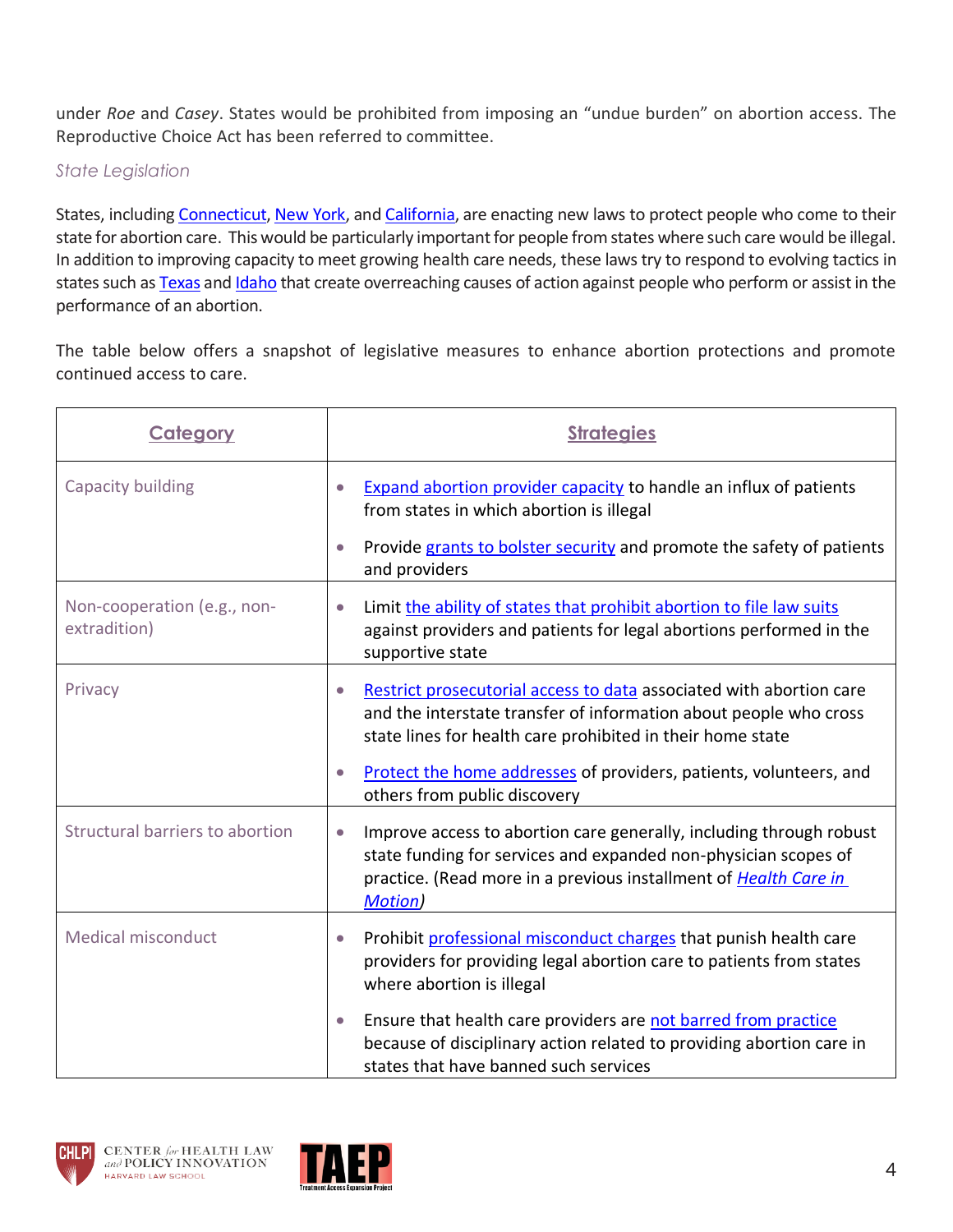| Malpractice coverage      | Prohibit medical malpractice insurers from taking adverse actions<br>against a health care provider for performing a legal abortion |
|---------------------------|-------------------------------------------------------------------------------------------------------------------------------------|
| Freedom from interference | Create a cause of action against someone who unlawfully interferes<br>with reproductive health care rights                          |

#### *Prosecutorial Discretion*

In addition to enshrining protections in the letter of the law, advocates are looking to those responsible for enforcing laws to protect access to abortion care. This strategy relies on [prosecutorial discretion,](https://www.msn.com/en-us/news/us/if-roe-falls-some-das-wont-enforce-anti-abortion-laws/ar-AAYxQnx?ocid=uxbndlbing) or when a lawyer representing the government decides whether or not to pursue a case and charge a person for a crime.

In a recent [interview](https://www.brennancenter.org/our-work/research-reports/prosecutors-pledging-not-enforce-abortion-bans) with the Brennan Center for Justice, Miriam Krinsky from the nonprofit, Fair and Just Prosecution, described her team's work organizing [state attorneys](https://fairandjustprosecution.org/wp-content/uploads/2020/10/Joint-Statement-from-Elected-Prosecutors-on-Abortion-Laws-10-14-20.pdf) against prosecuting abortion-related activity:

"Prosecutors will inevitably be the last line of defense when it comes to abortion bans, and elected prosecutors who work in states that criminalize pregnancy outcomes and abortions will have a choice to make in the wake of any Supreme Court decision eviscerating the protections established in *Roe v. Wade*. They will be required to decide whether to use their discretion and limited resources to police and prosecute healthcare decisions and thereby criminalize patients, medical care providers, and others who facilitate these deeply personal choices."

### **State Courts**

Advocates have also focused their attentions on state courts, where unlike their federal counterparts, state judges are often elected and regularly face re-election or re-appointment. An article in [Ms. Magazine](https://msmagazine.com/2021/11/09/state-courts-constitutions-abortion-access-supreme-court/) noted that states' highest courts often lack diversity—in race, gender, and socioeconomic background. And despite the judges' clear role in interpreting state laws, there hasn't been an overwhelming movement for "progressive judges" as there has been for prosecutors. Yet the flow of money has continued to make its way into the states, with a record [\\$100 million spent on state supreme court races](https://www.politico.com/news/2022/06/13/state-supreme-courts-bottom-of-the-ballot-but-top-concern-if-roe-falls-00038934) in 2020.

## **Supporting Reproductive Justice, Patients, and Providers in the Months Ahead**

Even if the Supreme Court officially overturns *Roe v. Wade*, abortion care will continue to be essential health care. Abortion care has necessarily been a part of sexual health, mental health, birth equity, and infant and child health, and will continue to be an essential part going forward. The landscape will be more difficult to navigate, but community and advocates will, as they always have, find ways to respond.

We expect that health care stakeholders specifically will have questions and that, at times, there will only be imperfect answers. But there are resources that have helped bridge gaps in this care and that have helped